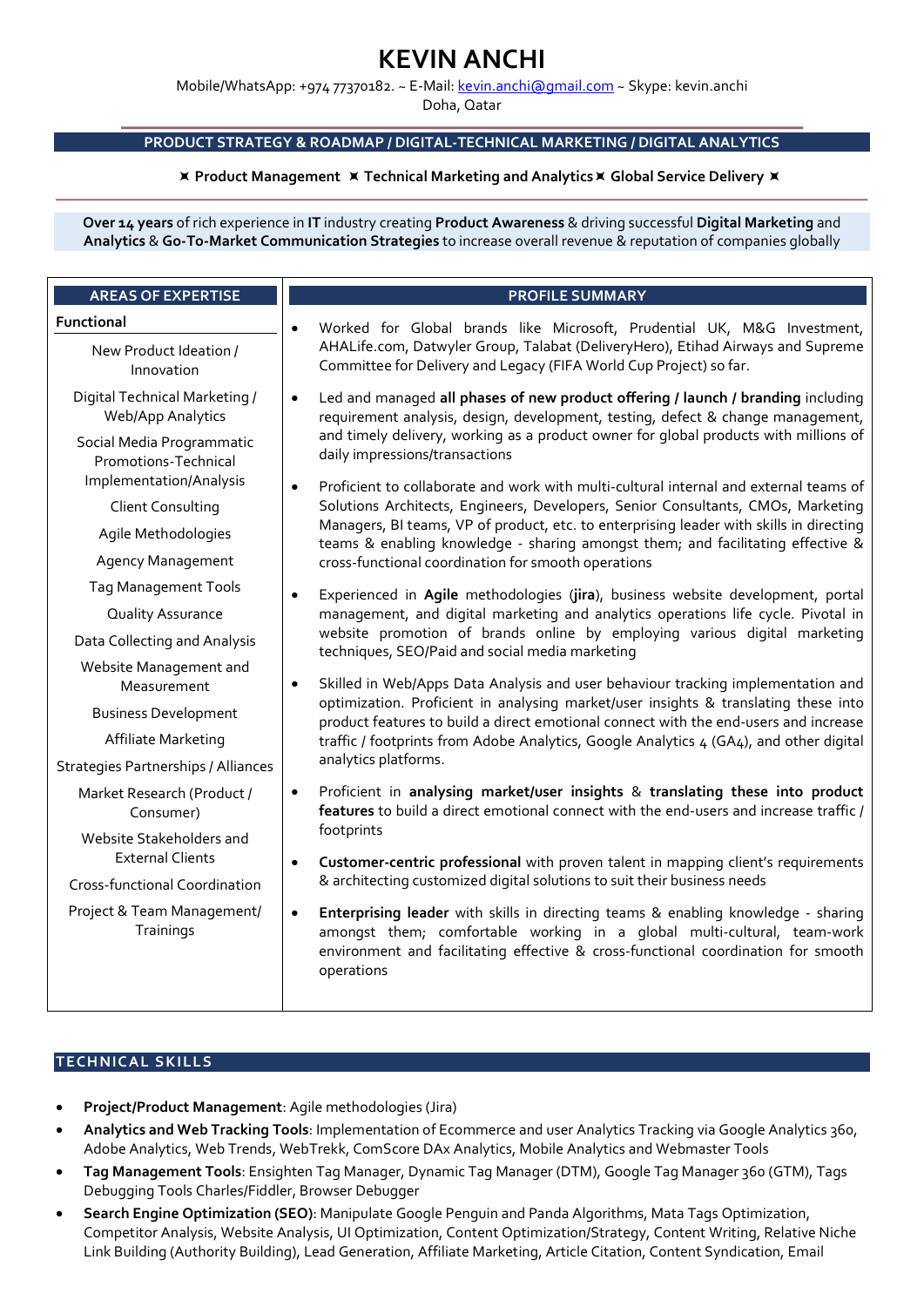Marketing, Interactive Marketing, Podcasts, Content Marketing (Inbound Marketing), Mobile SEO, Local SEO, Branding, Reputation Management, Search Engine Penalty Recovery

- Search Engine Marketing (SEM): A/B Testing, Google AdWords, AdSense, Keyword Research, Display Advertising, Contextual Advertising, Pay Per Click (PPC), Bing AdWords, Paid Content, ASO (App Search Optimization) and News Syndication
- Social Media Optimization: Social Media Marketing, Sentiment Analysis, Professional Profile Creation, Content Posting, Social Analytics and Measurement (Facebook, LinkedIn, Twitter, YouTube, Blogging)
- Other Expertise: WordPress, Adobe Photoshop, Adobe Captivate, MS Office (Word, Excel, PPT, etc.)
- Technologies: Basic JavaScript, HTML, CSS, WAMP Server, Domain Hosting/Publishing, BigQuery, Python

## **WORK EXPERIENCE**

May'21 – till date: Supreme Committee for Delivery & Legacy, Doha - Qatar Digital Performance Specialist

# Role:

Functional:

- Support with the development of the SC and Host Country sales & distribution strategies, in alignment with the overarching goals, with particular attention to digital touchpoints, website and CRM
- Managing and driving the digital agenda, supporting overarching strategic communication goals
- Strategically oversee ongoing management of the AA technology platform, including: the database, data partners, data strategy (progressive profiling) and integrity, compliance (GDPR), technology usage and evolution of the technical applications, templates for marketing automation, reporting, and data visualisation, among others
- Ensure integration between digital touchpoints and activities, and the SC's / Host Country broader goals and activities.
- Ensure the ongoing effectiveness of digital content marketing in collaboration with the Digital Marketing Department
- Implement analytics tracking, analyse performance and audience data and interpret trends to provide conclusions, implications, and actionable recommendations designed to improve the quality of future relationship marketing communications and operations
- Champion data and knowledge sharing internally by producing, maintaining, and publishing daily, weekly, monthly and annual analyses of various digital platform metrics.
- Perform ROI analysis to evaluate efficiency and effectiveness of campaigns Organize, prepare and present easy to understand stories with valid proof points that tie back to campaign objectives
- Develop and drive day-to-day analytics for projects and platforms, including QA of data and reporting templates
- Establish workflows for requesting, creating, editing, publishing, and retiring digital content
- Establish new product forecasts and pricing analysis and provide data mining and analytical support
- Develop and present ongoing analytics deliverables day to day to the senior management, coordinating with crossfunctional team members
- Support team leads on any internal projects to further develop the analytics practice including implementation of analytical tools, techniques, processes, and frameworks
- Perform any other duties assigned by the supervisor directly related or relevant to the job

#### **Technical**

- Design end to end digital analytics tracking concept and create data dictionary
- Implementation of Google Analytics 4 (GA4 ) and Google Tag Manager (GTM)
- Google Analytics 4 (GA4 ) Reporting in Google Data Studio
- Usability Testing (UAT)
- Mail Chimp
- Social Media Sentiments Analytics with Socialbakers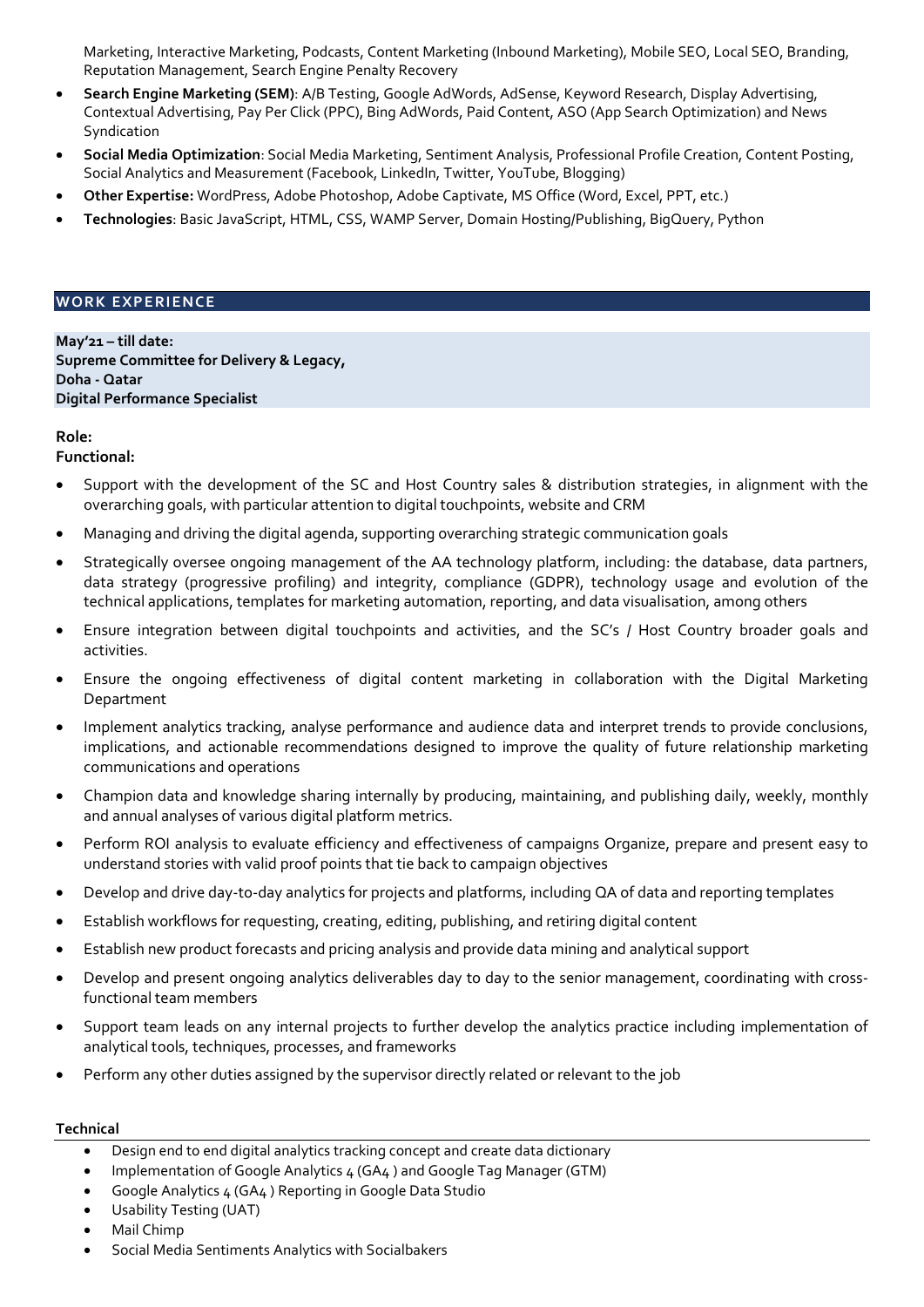## Jan'20 – Mar'21: Etihad Airways P.J.S.C., Abu Dhabi - UAE Sr. Analyst – Web/App Analytics

# Role:

# Functional:

- Tracking implementation of Web Analytics Tools, (Adobe) Analytics working with custom variables (eVars, s. Props, s. Events) to track online engagement.
- Create reports/dashboards in Excel and Power BI about the performance of a given product/feature and suggest possible improvements.
- Weekly/monthly social sentiment analysis, create classifications for more than 100k mentions of negative and positive sentiments
- Weekly monthly web and App data reporting and analysis
- Ad-hoc reporting and analysis on campaigns and newly launched features

# **Technical**

- Product Usage / Web/App Analytics, Implementation
- Adobe Analytics Reporting in Power BI
- Usability Testing (UAT)
- Sprinklr

### Jan'18 – Jan 20: Talabat General Trading and Contracting Company, Kuwait Product Analyst – Web/App Analytics

# Role:

Functional:

- Oversee product features launches by utilizing complex data analytics research and product development acumen to make the launch successful, typically collaborate with the entire product development team, answering to Product Manager for several entities simultaneously.
- Collaborate and work with diverse internal and external teams of Solutions Architects, Engineers, Developers, Senior Consultants, CMOs, Marketing Managers and VP of product.
- Participating in workshops with key stakeholders to capture user stories. Refining user stories, ensuring they have clearly defined and testable acceptance criteria.
- Working closely with the Scrum teams, contributing to functional design and solution, Demonstrating completed user stories to stakeholders.
- Working closely with Product Owner and other Business Analysts within the program to ensure integrity of the endto-end solution. Gather, articulate, interpret, and document business requirements
- Consult on Digital Analytics and Marketing Optimization for the group, Provide business analysis and insights from multiple data sources
- Implementation process manage deliverables, scheduling, quality assurance
- Create reports about the performance of a given product, and suggest possible improvements, which are done by reading reports and reviews. Conduct market research and prepare detailed reports synthesize complex data into actionable goals.

# **Technical**

- User Interface Design, (UI/UX),
- Usability Testing (UAT),
- User Stories / Use Cases, Defect / Change Management
- Requirements Cross-functional Team Leadership
- Product Usage / Web Analytics, Implementation
- Google Tag Manager 360º, Implementation
- Google Analytics 360º A/B Testing Defining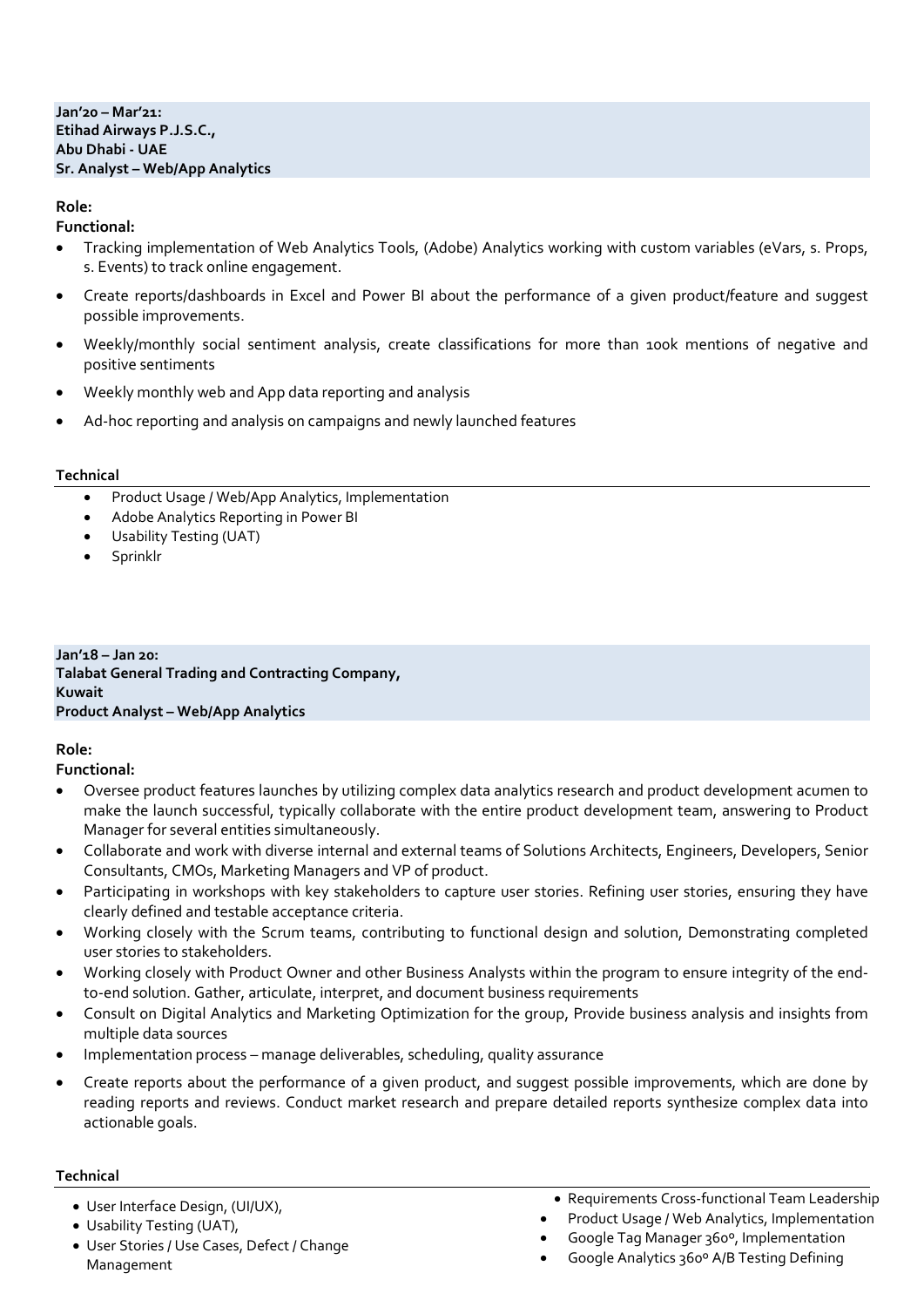Feb'17-Aug'17: The Datwyler Group (Distrelec), Pune Business Architect – Web Analytics

# Role:

Functional:

- Conceptualising & executing Adobe Analytics (SiteCatalyst) via Ensighten Tag Management Tool
- Tracking implementation of Web Analytics Tools, Google Analytics and WebTrekk via Ensighten
- Expertise in implementing Web (Adobe) Analytics working with custom variables (eVars, s.Props, s.Events) to track online engagement.
- Used Adobe Dynamic Tag Manager to implement third-party tags (DoubleClick, Floodlight etc.), data layers and selected site functionalities.
- Performed A/B testing using Adobe Target for sites and campaigns to increase conversion rates and maximize user experience
- Developing, documenting, and testing Distrelec E-commerce web analytics tracking specifications as well as tagging development activities; actively working with technical development team to execute tracking frameworks
- Facilitating quality assurance for tags and tracking implementation, ensuring the integrity and accuracy of digital analytics system by continually monitoring tags and the resulting data; troubleshooting web tracking and adjusting as necessary
- Collaborating with BI Team to meet the data for collection reports and analysis needs
- Part of process development and team building activities and supporting other team members

# **Technical**

- Requirement Gathering & Analysis
- User Interface Design (UI/UX)
- Usability Testing (UAT)
- User Stories / Use Cases Defect / Change Management
- Product Usage / Web Analytics
- Google AdWords, Retargeting, A/B Testing

#### Dec'15-Feb'17: Prudential Global Service, Mumbai Analyst – Web Analytics

# Role:

Functional:

- Responsible for gathering high level requirements from business and marketing team, developed analytics design and implementation documents for Prudential
- Worked on End-to-End Adobe Analytics solution design, development, support, testing and data analysis.
- Defined SDR Solution Design Reference (SDR) and Business Requirements Documents (BRD) to configured Tags, variables (eVars/Props/events) using Adobe Dynamic Tag Manager and Adobe Analytics (Omniture Site Catalyst) script into webpage to capture the Visitor matrix during run time.
- Developed Traffic Reports (Site, Visitor, Segmentation), Path Reports (Page reports, Entries and exits) and Conversion reports (Purchases, Custom events, Campaigns reports etc.) using Report Builder
- Administered digital analytics strategy and analysis for Prudential and M&G Investments Group of websites
- Prepared digital marketing and web analytics proposals; created & implemented E-commerce tracking and dashboard reports
- Ensured delivery of weekly, monthly, and quarterly web KPI reports to stakeholders with added insights
- Led ad-hoc requests and suggested insights/solutions to stakeholders; tagged & validated via inspect elements tool and Google Tag Manager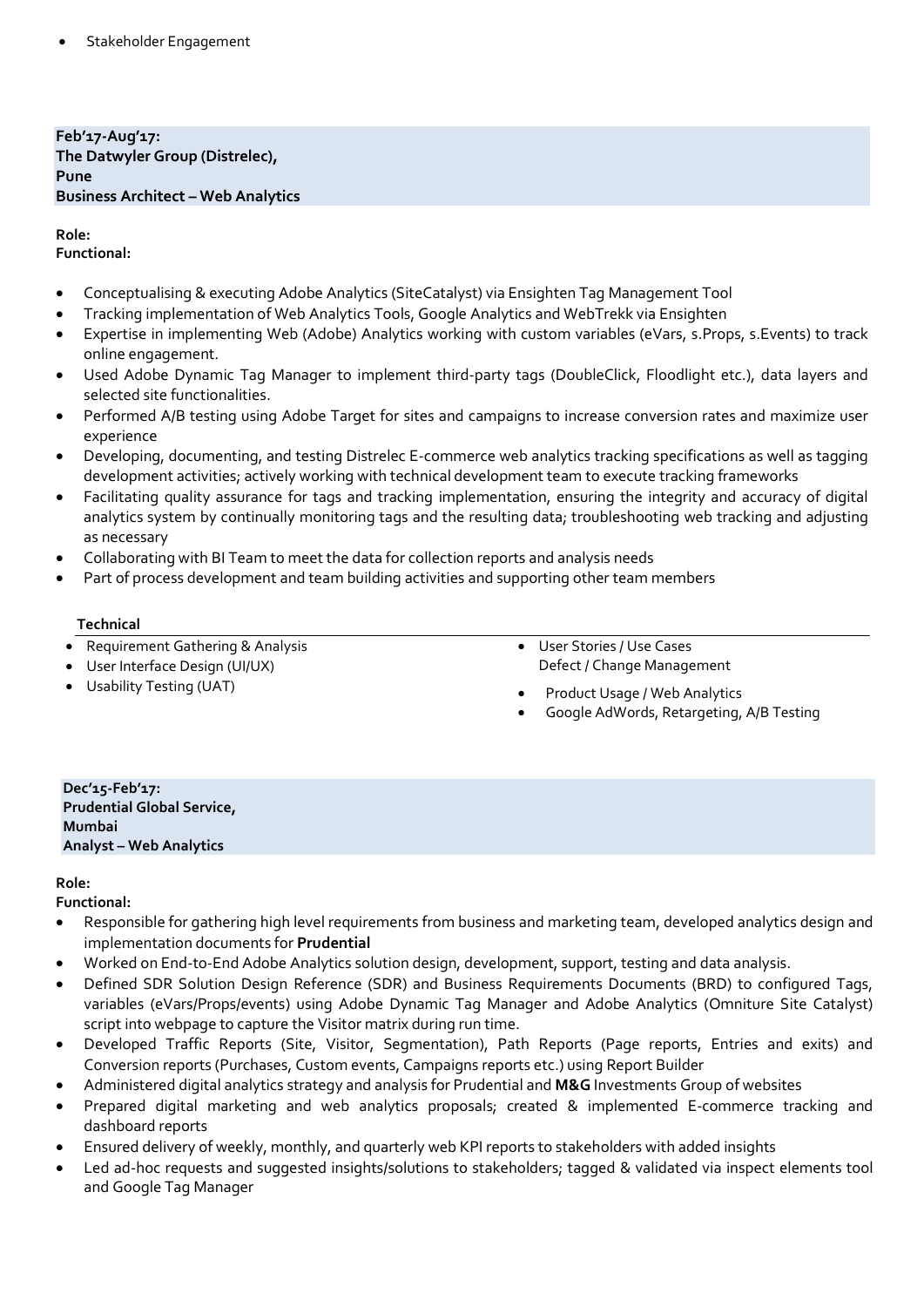- Reviewed data from a variety of sources including client databases, E-Mail solution providers, web analytics tools, paid advertising campaigns, and social media channels
- Provided insights and recommendations to the website stakeholders and external clients
- Developed visual effective custom Excel-based reports, custom PowerPoint presentations, and online dashboards; acted on Web Trends, Google Analytics, Google Tag Manager

# **Technical**

- Requirement Gathering & Analysis
- Usability Testing (UAT)
- Web Analytics Implementation
- GTM Implementation and debugging
- Adobe analytics DTM configuration

Nov'13-Dec'15: Cybage Software Pvt. Ltd. Pune Sr. SEO Specialist

#### Role: Functional:

- Created digital analytics strategy and analysed Microsoft India Group of websites; tagged webpages as per user journey as well as tagged validated and debug with fiddler and inspect elements tool in chrome browser to check and used Fiddler or inspected elements browser tool for tags evaluation
- Analysed data from a variety of sources including client database, E-Mail solution providers, web analytics tools, paid advertising campaigns, and social media channels
- Assisted for ad hoc analytics report as per projects based or business needs of stakeholders; worked on comScore digital analytics, Omniture, Web Trends and Google Analytics / Google Tag Manager
- Gained exposure to Ensighten/Atlas/RIO/Tealium

# **Technical**

- Requirement Gathering & Analysis
- User Interface Design (UI/UX)
- Usability Testing (UAT)
- User Stories / Use Cases Defect / Change Management
- Product Usage / Web Analytics implementation and testing
- ComScore DAx analytics implementation
- Event tracking
- Mixpanel implementation via Google Tag manager,
- AdWords, SEM / PPC, SEO, SMO, E-Mailers, A/B **Testing**

Jul'13-Nov'13: Markets and Markets, Pune Assistant Manager – Digital Marketing and Analytics

Role: Functional:

- Onsite/offsite web promotion for individual reports, articles, report briefs, company website and group website and increase web traffic and maximize conversions using applied and advanced web promotion techniques.
- Work in tandem with the business development manager to finalize the website content/links.
- Orchestrated development of promotion specific content required for press releases/blogs/business specific directories.
- Increase web exposure (and sales) globally in a relatively short period of time for all reports being published by IBN, by using proven search engine optimization and search engine marketing techniques.
- Perform keyword research, optimization, and submission of company web properties to all major search engines.
- Identify appropriate categories in various web directories for submission of company web properties, scripted listings, and performed submissions and follow-up when necessary.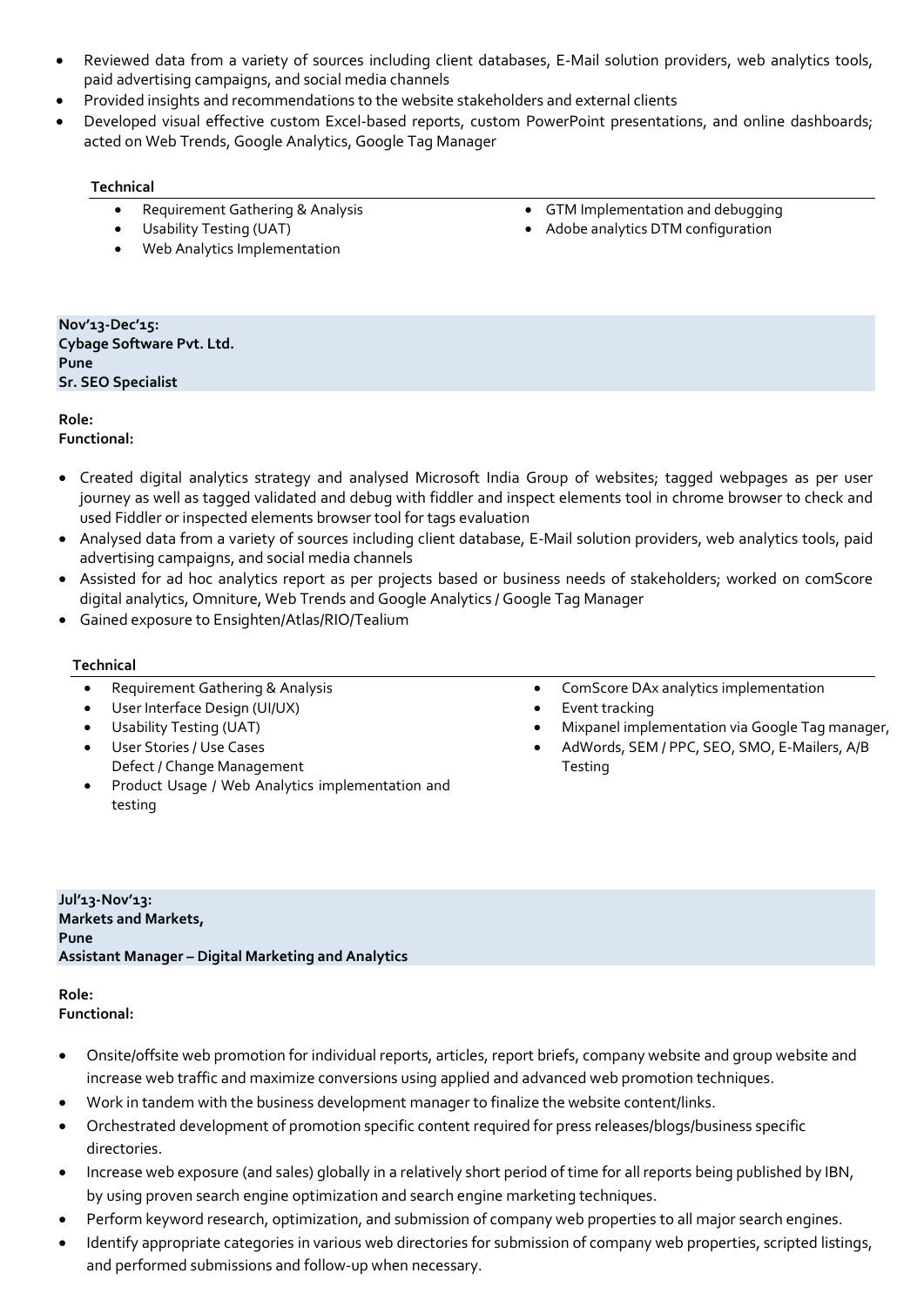- Created additional optimized content for clients targeting specific highly relevant keywords in specific search engines.
- Monitor rankings and traffic generate reports when necessary, and continually work to improve results.
- SEO Management, Internet Marketing, Web 2.0/3.0 Marketing, Blog Marketing, Social Media Marketing, Article Marketing, Press Releases
- Managed all web promotions for IBN research
- Help in implementing mod rewrite, popular link building, site map indexing.

## **Technical**

- Requirement Gathering & Analysis
- Web Analytics
- Event tracking
- Google Tag manager
- AdWords, SEM / PPC, SEO, SMO, E-Mailers, A/B Testing

#### Aug'11- Nov'12: Everest Web Solutions Pune SEO Lead

Role: Functional:

- Targeted keywords ranking to be achieved in Google,
- Website maintenance,
- Daily content posting on live website,
- Tweaking and Monitoring website for performance,
- Meta Data creation for 3k pages for each site,
- Traffic building via paid advertising,
- Lead generation via email signups,
- Website template design modifications,
- Creation of microsites in WordPress for targeting other niche keywords related to main domain,
- Weekly client calls and Monthly report creation.
- Monitoring Google Analytics/Webmaster tools

# Technical

Requirement Gathering & Analysis

 AdWords, SEM / PPC, SEO, SMO, E-Mailers, A/B Testing

Jun'09-Aug'11: Freelancer. NA SEO Consultant

Role: Functional:

Business Development

Web Analytics

- Client management, Client communication and project closures
- Offshore Team handling
- Niche keywords targeted for ranking to be achieved in Google,
- Website maintenance, Tweaking and monitoring website for performance,
- Meta data creation for each site,
- Website template design modifications, Creation of microsites of 15 to 25 pages in HTML for targeting other niche keywords
- WordPress microsite creation.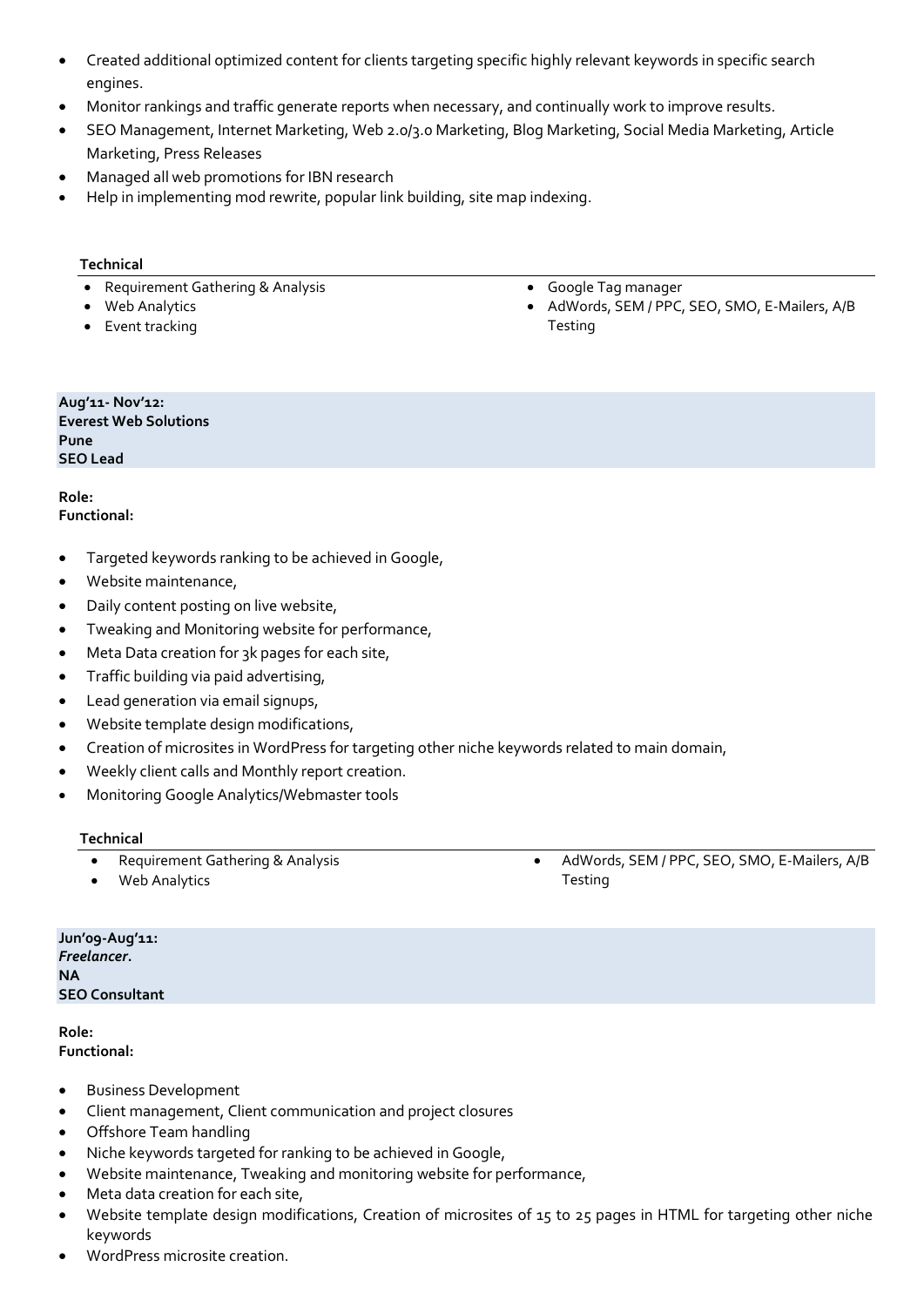- Weekly back up of the website,
- Shopping cart product modifications.
- Product image editing,
- Logo designing,
- Weekly client calls and Monthly report creation
- Monitoring Google Analytics/Webmaster tools.
- Traffic building via paid advertising,
- Weekly client calls and Monthly report creation.

## Technical

- Requirement Gathering & Analysis
- User Interface Design (UI/UX)
- Usability Testing (UAT)
- Business Management
- Product Usage / Web Analytics
- Analytics implementation/ Testing
- AdWords, SEM / PPC, SEO, SMO, E-Mailers

Nov'06-Jun'09: V2 Solutions Software Pvt. Ltd. Vashi Sr. PMO Executive

Role: Functional:

- Maintain the reports of the project documents.
- Update and maintain records of attendance of 400+ employees for Management Reports.
- Generate Project Management System compliance report, for project billability and milestone analysis and billability and generate weekly and monthly reports for HR, Admin, and IT.
- HR and Admin Data Consolidation as per resource utilization updates from MP/PM.
- Updating Resource Allocation System as per updates from AM/PM
- Verify Project details data and update as per requirement.
- Consolidate Quarterly KRA Compliance Report for All Employees.
- Resolve helpdesk Issues related to Project Management Tool, SEM/HCM.
- Manual testing for the new build or enhancement in Project Management System Tool.
- Generate Invoice report for all projects on weekly and monthly basis and send it to admin for billability.
- Ad-hoc work as per requirement.
- Weekly client PMO Audit calls and Monthly report creation.
- Involved in PMO Audit for ISO Certification

# **CERTIFICATIONS**

Google Analytics 360 - (https://analytics.google.com/analytics/academy/certificate/AG6tDzulSCCJvds3norTRA) Google Tag Manager 360 - (https://analytics.google.com/analytics/academy/certificate/bwmPjuPLT7iNQt7B9F6bQQ) Google Analytics for Power Users - (https://analytics.google.com/analytics/academy/certificate/sJ4Sd673RES5786zG3Fk-w) Google Ads Fundamentals - (https://academy.exceedlms.com/student/award/33686443)

# DIGITAL ANALYTICS CORE COMPENTENCIES

- **Adobe Analytics (SiteCatalyst)**
- **Adobe Dynamic Tag Manager (Launch)**
- Adobe Target
- Adobe Workspace
- Google Analytics 360
- Google Analytics  $4 (GA4)$
- Google Tag Manager 360
- Analytics Planning and Strategy
- Reporting Dashboards
- Troubleshooting & Problem Solving
- Web/Apps Analytics tracking Quality Assurance & User Testing
- Data Collecting and Analysis
- Google Studio/Power BI/Tableau
- Agile Methodology
- Technical Support & Documentation
- **-** Data Quality
- MailChimp